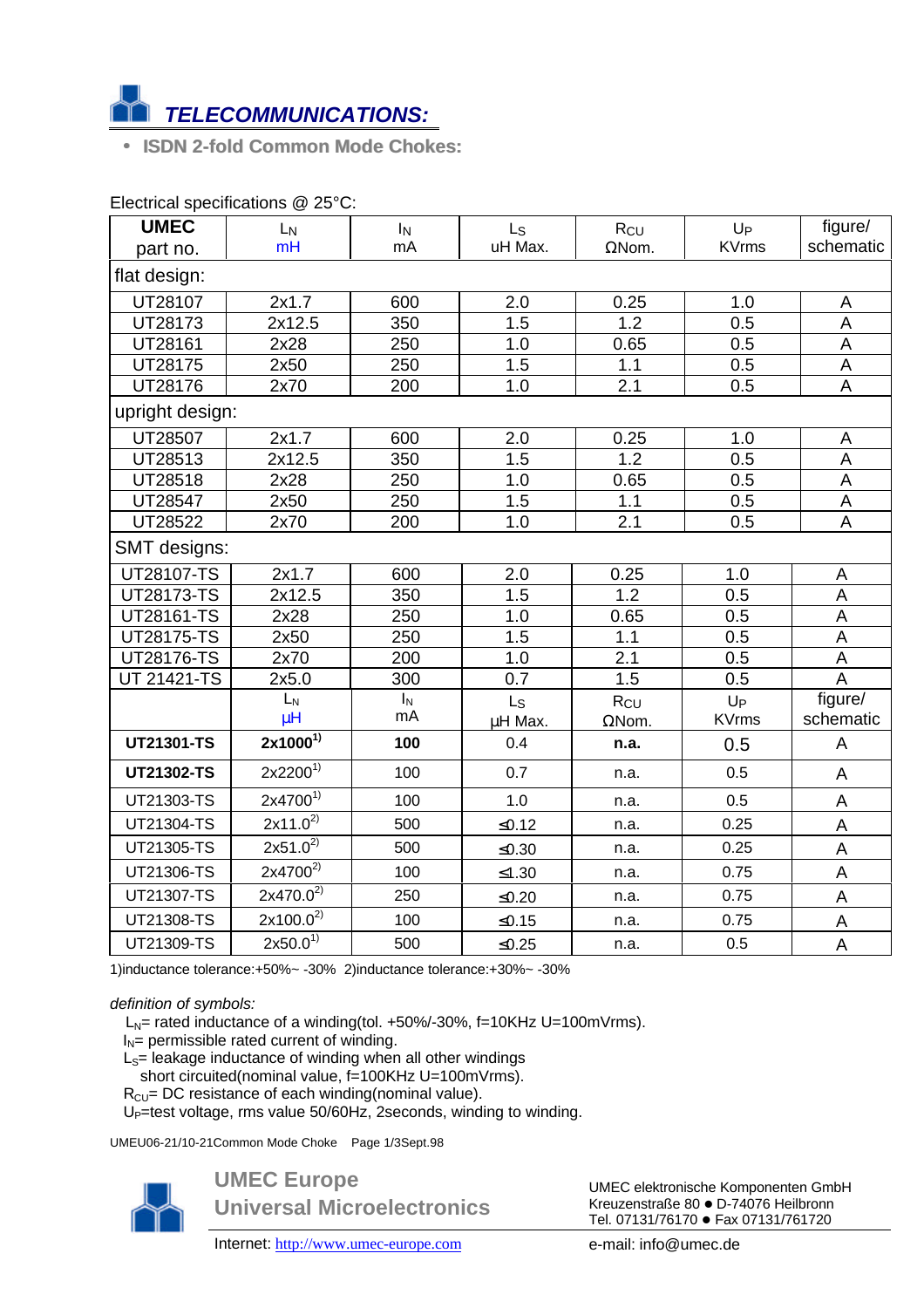

• **ISDN 2-fold Common Mode Chokes:**

Dimensions and connections(tolerance=±0.2mm*)*



 $2.54$ 

7.62

UMEU06-21/10-21Common Mode Choke Page 2/3Sept.98

 $7.62$ 

2.54



 $-0.4$ 

UMEC elektronische Komponenten GmbH Kreuzenstraße 80 · D-74076 Heilbronn Tel. 07131/76170 · Fax 07131/761720

Internet: http://www.umec-europe.com e-mail: info@umec.de